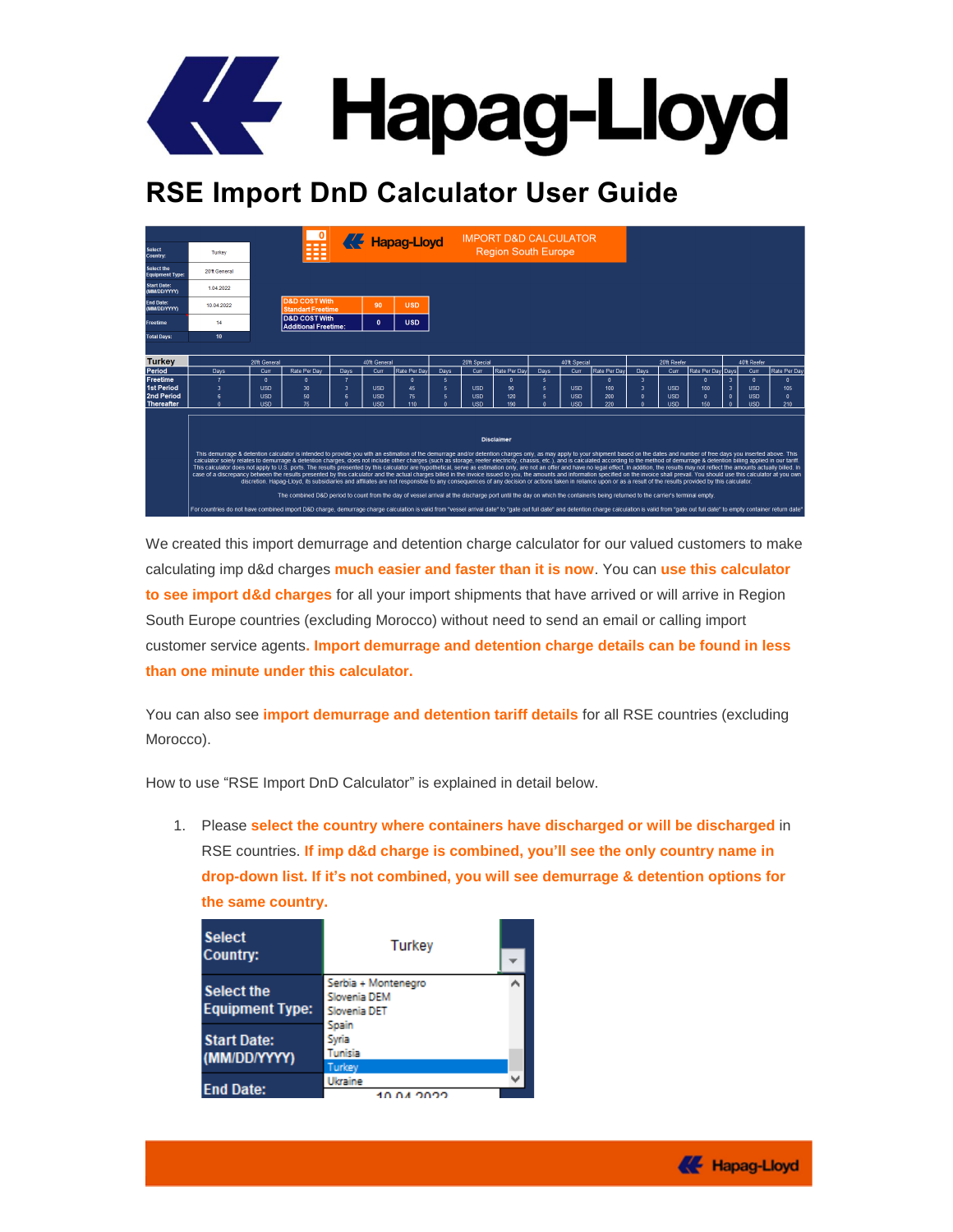

2. Select the **type of container** you want to calculate import d&d charge

| <b>Select the</b><br><b>Equipment Type:</b> | 20'ft General                                   |  |
|---------------------------------------------|-------------------------------------------------|--|
| <b>Start Date:</b><br>(MM/DD/YYYY)          | 20'ft General<br>40'ft General<br>20'ft Special |  |
| <b>End Date:</b><br>(MM/DD/YYYY)            | 40'ft Special<br>20'ft Reefer<br>40'ft Reefer   |  |

3. Update start date and end date fields according to import country imp d&d charge implementation. **If import country has combined d&d charge implementation; the combined D&D period to count from the day of vessel arrival at the discharge port until the day on which the container/s being returned to the carrier's terminal empty.** For these countries, vessel arrival date at discharge country should be mentioned as "start date" and empty return date should be mentioned as "end date" with DD/MM/YYYY format to have correct calculations.

**For countries do not have combined import D&D charge, demurrage charge calculation is valid from "vessel arrival date" to "gate out full date" and detention charge calculation is valid from "gate out full date" to empty container return date".** These dates should be mentioned as start & end dates to have correct calculations.

| <b>Start Date:</b><br>(DD/MM/YYYY) | 15.05.2022 |
|------------------------------------|------------|
| <b>End Date:</b><br>(DD/MM/YYYY)   | 31.05.2022 |

4. **If there is any filed additional free time under the service contract, please update "Freetime" field accordingly.** You'll also see "chargeable days" information as "total days" field depending on freetime information what you mentioned.

| <b>Freetime</b>    | 14 |
|--------------------|----|
| <b>Total Days:</b> |    |

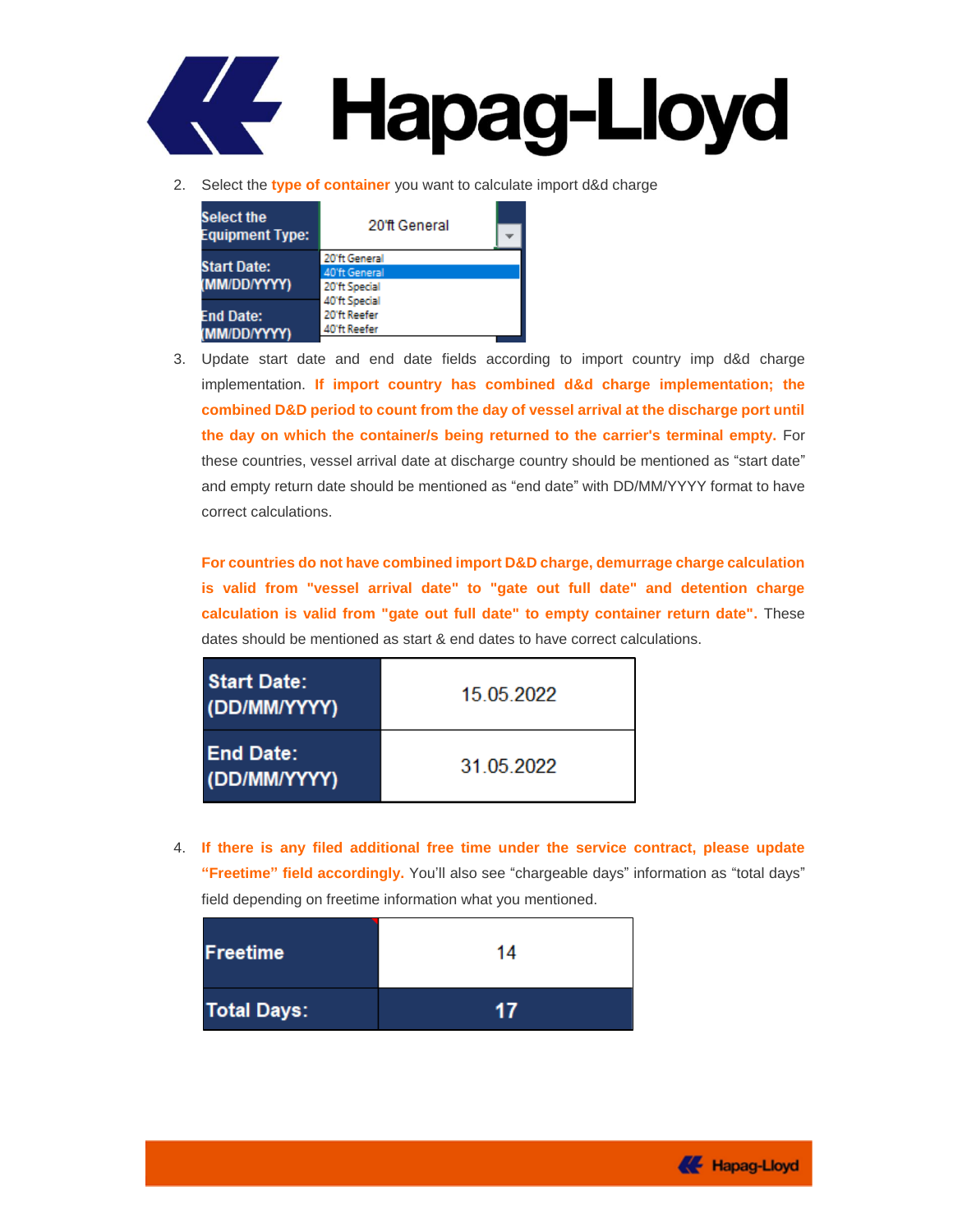

5. Calculator will provide you charge calculation depending on standard free time and also calculation depending on additional days what mentioned by calculator user in "freetime field".

Calculator separately calculates imp d&d charge according to standard & additional freetime what mentioned by calculator users. **The first orange marked charge on the calculator calculated according to standard freetime. The second blue marked charge on the calculator calculated according to additional freetime which mentioned on the "freetime field"**

**If there is no additional free time, orange marked "D&D COST With Standart Freetime" cost must be taken into consideration.**

Users also are able to see import d&d freetime and charge details for the selected country additionally on the calculator.

| <b>MELORICE</b><br>(DD/MM/YYYY)  | 15.05.2022     |               |                                                         |              |               |              |
|----------------------------------|----------------|---------------|---------------------------------------------------------|--------------|---------------|--------------|
| <b>End Date:</b><br>(DD/MM/YYYY) | 31.05.2022     |               | <b>D&amp;D COST With</b><br><b>Standart Freetime</b>    |              | 695           | <b>USD</b>   |
| <b>Freetime</b>                  | 14             |               | <b>D&amp;D COST With</b><br><b>Additional Freetime:</b> |              | 260           | <b>USD</b>   |
| <b>Total Days:</b>               | 17             |               |                                                         |              |               |              |
|                                  |                |               |                                                         |              |               |              |
| <b>Turkey</b>                    |                | 20'ft General |                                                         |              | 40'ft General |              |
| <b>Period</b>                    | <b>Days</b>    | Curr          | Rate Per Day                                            | <b>Days</b>  | <b>Curr</b>   | Rate Per Day |
| <b>Freetime</b>                  | $\overline{7}$ | $\mathbf{0}$  | $\mathbf{0}$                                            | 7            |               | $\Omega$     |
| <b>1st Period</b>                | 3              | <b>USD</b>    | 30                                                      | 3            | <b>USD</b>    | 45           |
| 2nd Period                       | 6              | <b>USD</b>    | 50                                                      | 6            | <b>USD</b>    | 75           |
| Thereafter                       | $\mathbf{0}$   | <b>USD</b>    | 75                                                      | $\mathbf{0}$ | <b>USD</b>    | 110          |